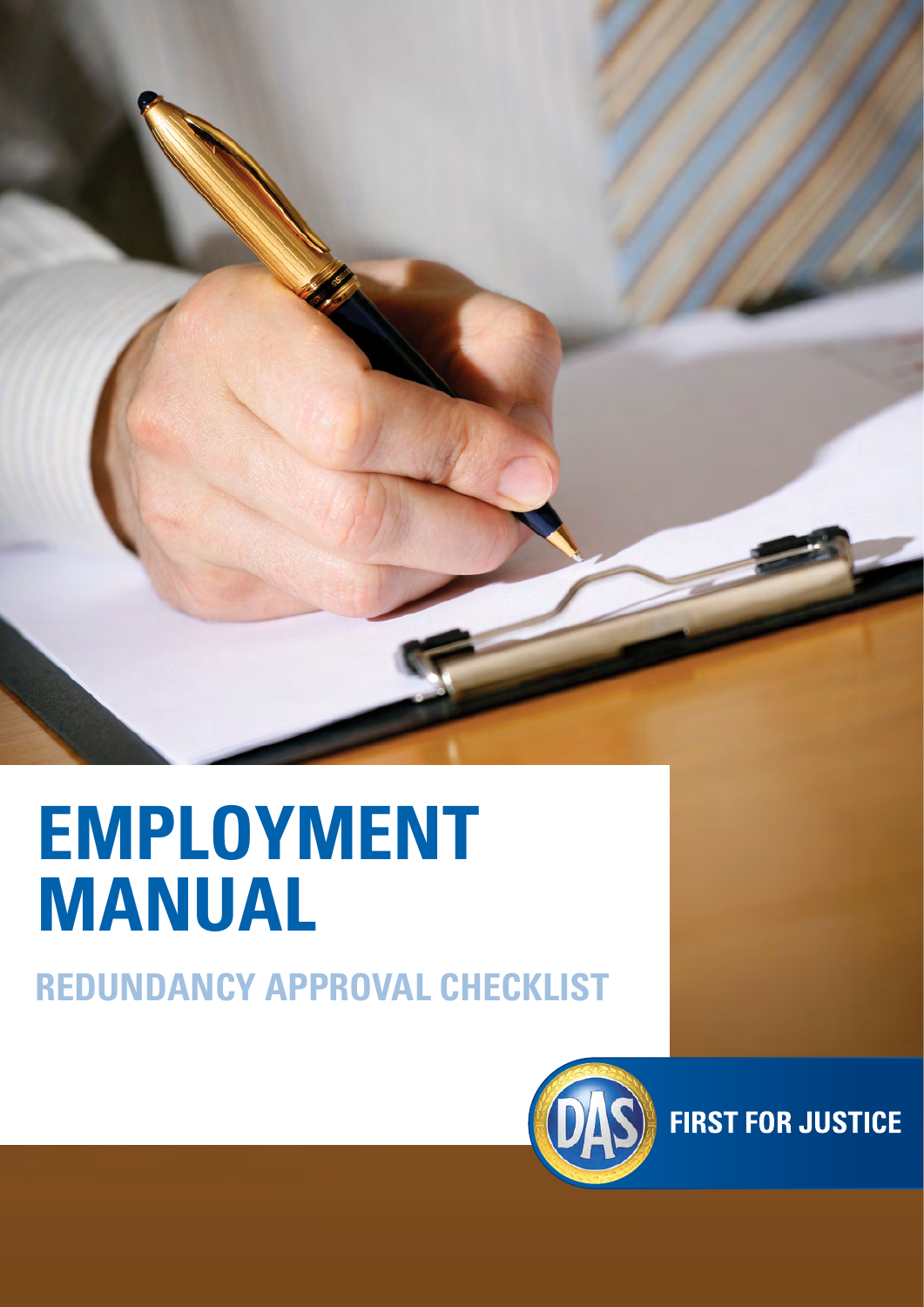## **REDUNDANCY APPROVAL CHECKLIST**



| Name of company             |                            |
|-----------------------------|----------------------------|
| Full company address        |                            |
|                             |                            |
|                             |                            |
| Postcode                    | Name of contact            |
|                             |                            |
| Position within the company | Contact telephone number   |
|                             | Name of broker             |
| Policy number               |                            |
| Address of broker           |                            |
|                             |                            |
|                             |                            |
| <b>Broker Postcode</b>      | Telephone number of broker |
|                             |                            |

| <b>ABOUT YOUR ORGANISATION</b><br>1<br>Are the redundancies related to a business takeover/sale?<br>$\Box$ YES<br>$\Box$ No<br>(a)<br>Is the above part of a group of companies?<br>$\Box$ YES<br>$\Box$ No<br>(b)<br>If YES please provide details:<br>Do you have more than one site in the UK where staff are employed?<br>$\Box$ YES<br>$\Box$ NO<br>(c)<br>How many staff do you employ?<br>(d)<br>(ii)<br>(i)<br>on the site where the redundancy is agreed<br>overall |  |  |  |
|------------------------------------------------------------------------------------------------------------------------------------------------------------------------------------------------------------------------------------------------------------------------------------------------------------------------------------------------------------------------------------------------------------------------------------------------------------------------------|--|--|--|
|                                                                                                                                                                                                                                                                                                                                                                                                                                                                              |  |  |  |
|                                                                                                                                                                                                                                                                                                                                                                                                                                                                              |  |  |  |
|                                                                                                                                                                                                                                                                                                                                                                                                                                                                              |  |  |  |
|                                                                                                                                                                                                                                                                                                                                                                                                                                                                              |  |  |  |
|                                                                                                                                                                                                                                                                                                                                                                                                                                                                              |  |  |  |
|                                                                                                                                                                                                                                                                                                                                                                                                                                                                              |  |  |  |
|                                                                                                                                                                                                                                                                                                                                                                                                                                                                              |  |  |  |
|                                                                                                                                                                                                                                                                                                                                                                                                                                                                              |  |  |  |
|                                                                                                                                                                                                                                                                                                                                                                                                                                                                              |  |  |  |
|                                                                                                                                                                                                                                                                                                                                                                                                                                                                              |  |  |  |
| (iii) potentially affected by this redundancy exercise                                                                                                                                                                                                                                                                                                                                                                                                                       |  |  |  |
|                                                                                                                                                                                                                                                                                                                                                                                                                                                                              |  |  |  |
|                                                                                                                                                                                                                                                                                                                                                                                                                                                                              |  |  |  |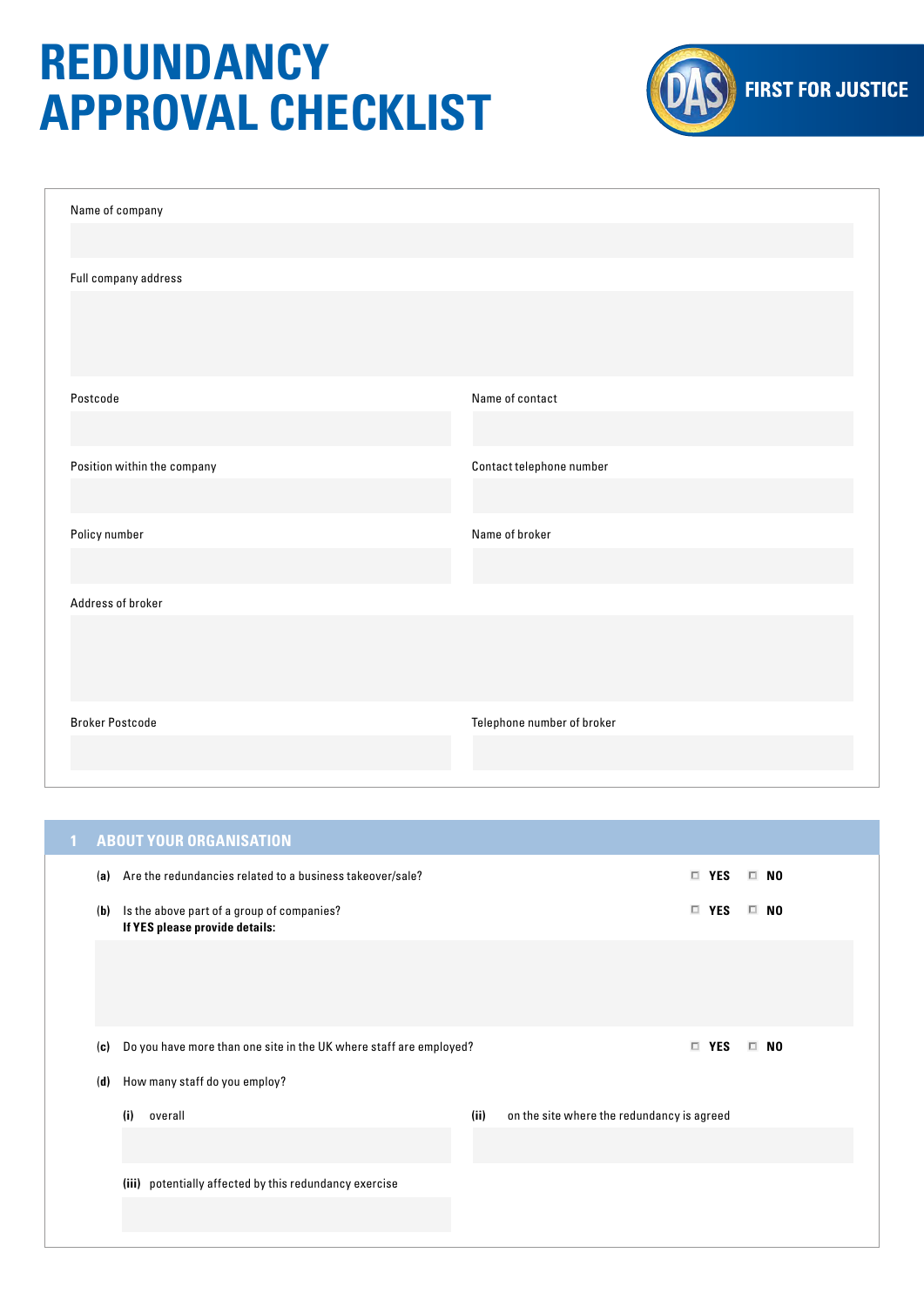#### **2 TRADE UNIONS**

 Do you have a written or verbally agreed recognition agreement **YES, WRITTEN YES, UNWRITTEN NONE** with an independent trade union?

**If you have answered YES, you must comply with the agreement and consult the trade union regarding the proposed redundancies**

| 3   | <b>EXISTING REDUNDANCY PROCEDURE</b>                                                                        |      |                                     |           |
|-----|-------------------------------------------------------------------------------------------------------------|------|-------------------------------------|-----------|
| (a) | Do you have standard terms of employment/staff contract/<br>employee handbooks?                             |      | $\Box$ YES                          | $\Box$ NO |
|     | If YES, please attach a copy of any clauses relating to:                                                    |      |                                     |           |
|     | Redundancy<br>a.<br><b>Flexibility of work</b><br>H.<br><b>Mobility</b><br>a.                               |      |                                     |           |
| (b) | Have clauses in a) above been issued to all employees who may<br>be affected by the redundancy?             |      | $\Box$ YES                          | $\Box$ NO |
| (c) | Are there any verbally agreed or customary arrangements relating<br>to redundancy, flexibility or mobility? |      | $\Box$ YES                          | $\Box$ NO |
|     | If YES, you must attach details of the arrangements.                                                        |      |                                     |           |
| (d) | During the last 10 years, has the company made any employees redundant?                                     |      | $\Box$ YES                          | $\Box$ NO |
|     | If YES, please supply details in respect of every occasion:                                                 |      |                                     |           |
|     | (i)<br>when?                                                                                                | (ii) | how many staff were made redundant? |           |
|     |                                                                                                             |      |                                     |           |
|     | (iii) what selection criteria was used?                                                                     |      |                                     |           |
|     |                                                                                                             |      |                                     |           |
|     |                                                                                                             |      |                                     |           |

### **4 REDUNDANCY NOW PROPOSED**

(**a)** Why is it necessary to consider making redundancies now?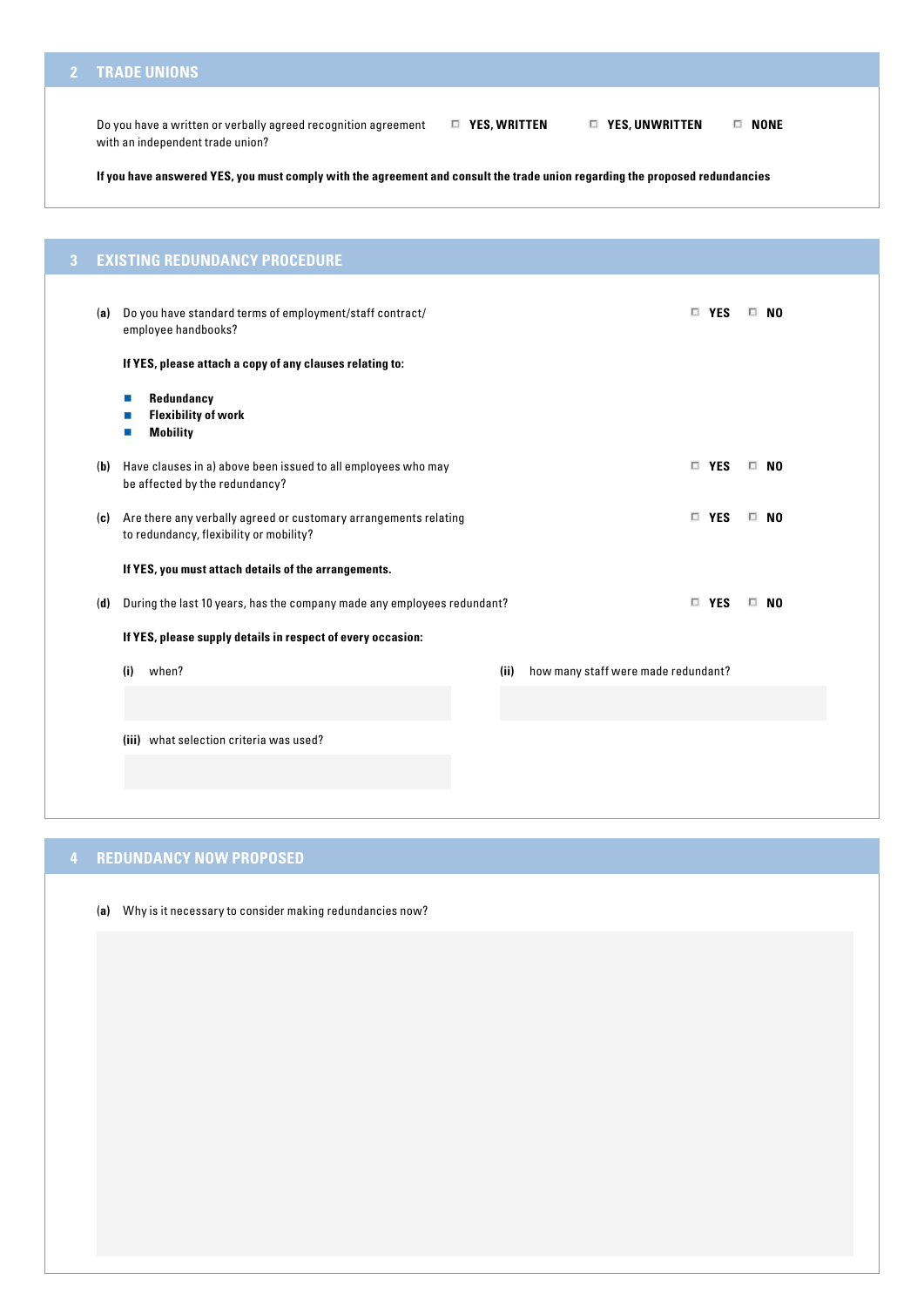| 4              |     | <b>REDUNDANCY NOW PROPOSED (continued)</b>                                                                          |            |           |  |
|----------------|-----|---------------------------------------------------------------------------------------------------------------------|------------|-----------|--|
|                | (b) | How many employees do you propose to make redundant?                                                                |            |           |  |
|                |     |                                                                                                                     |            |           |  |
|                | (c) | When do you intend to issue the redundancy notices?                                                                 |            |           |  |
|                | (d) | How many other employees work in similar grades or job categories?                                                  |            |           |  |
|                | (e) | Are the proposed selection criteria to be applied?                                                                  |            |           |  |
|                |     | within job categories<br>(i)                                                                                        | $\Box$ YES | $\Box$ No |  |
|                |     | (ii) within the department                                                                                          | $\Box$ YES | $\Box$ No |  |
|                |     | (iii) by site                                                                                                       | $\Box$ YES | $\Box$ No |  |
|                |     | (iv) across the organisation as whole                                                                               | $\Box$ YES | $\Box$ No |  |
|                |     |                                                                                                                     |            |           |  |
|                | (f) | Apart from the above do you intend to make any further redundancies<br>in the next 90 days?                         | $\Box$ YES | $\Box$ No |  |
|                |     | If YES, how many:                                                                                                   |            |           |  |
|                | (g) | What selection criteria do you propose to use in selecting individuals for redundancy?                              |            |           |  |
|                |     | written procedure<br>(i)                                                                                            | $\Box$ YES | $\Box$ No |  |
|                |     | verbally agreed procedure<br>(ii)                                                                                   | $\Box$ YES | $\Box$ No |  |
|                |     | (iii) previous procedure                                                                                            | $\Box$ YES | $\Box$ No |  |
|                |     | (iv) new procedures (please attach details)                                                                         |            |           |  |
|                | (h) | Please list on the attached sheet the details of the individuals whom you propose to make                           |            |           |  |
|                |     | redundant and all those who work in similar positions.                                                              |            |           |  |
|                |     | If you are a multi site operation, do you have the right to require staff<br>(i)<br>to work at different locations? | $\Box$ YES | $\Box$ No |  |
|                |     | If YES, do you in fact move staff around?                                                                           | $\Box$ YES | $\Box$ NO |  |
|                |     |                                                                                                                     |            |           |  |
| 5 <sub>1</sub> |     | <b>NOTIFICATIONS</b>                                                                                                |            |           |  |
|                |     |                                                                                                                     |            |           |  |
|                | (a) | Have you started a consultation process                                                                             | $\Box$ YES | $\Box$ No |  |
|                | (b) | If YES, when did it start:<br>Have you consulted with:                                                              |            |           |  |
|                |     |                                                                                                                     |            |           |  |

 **(i)** Trade unions **YES NO (ii)** Employees collectively **YES NO (iii)** Employees individually **YES NO (c)** Will opportunities for consultation be made available to both (**i)** Trade Unions **YES NO** (**ii)** Employees individually **YES NO**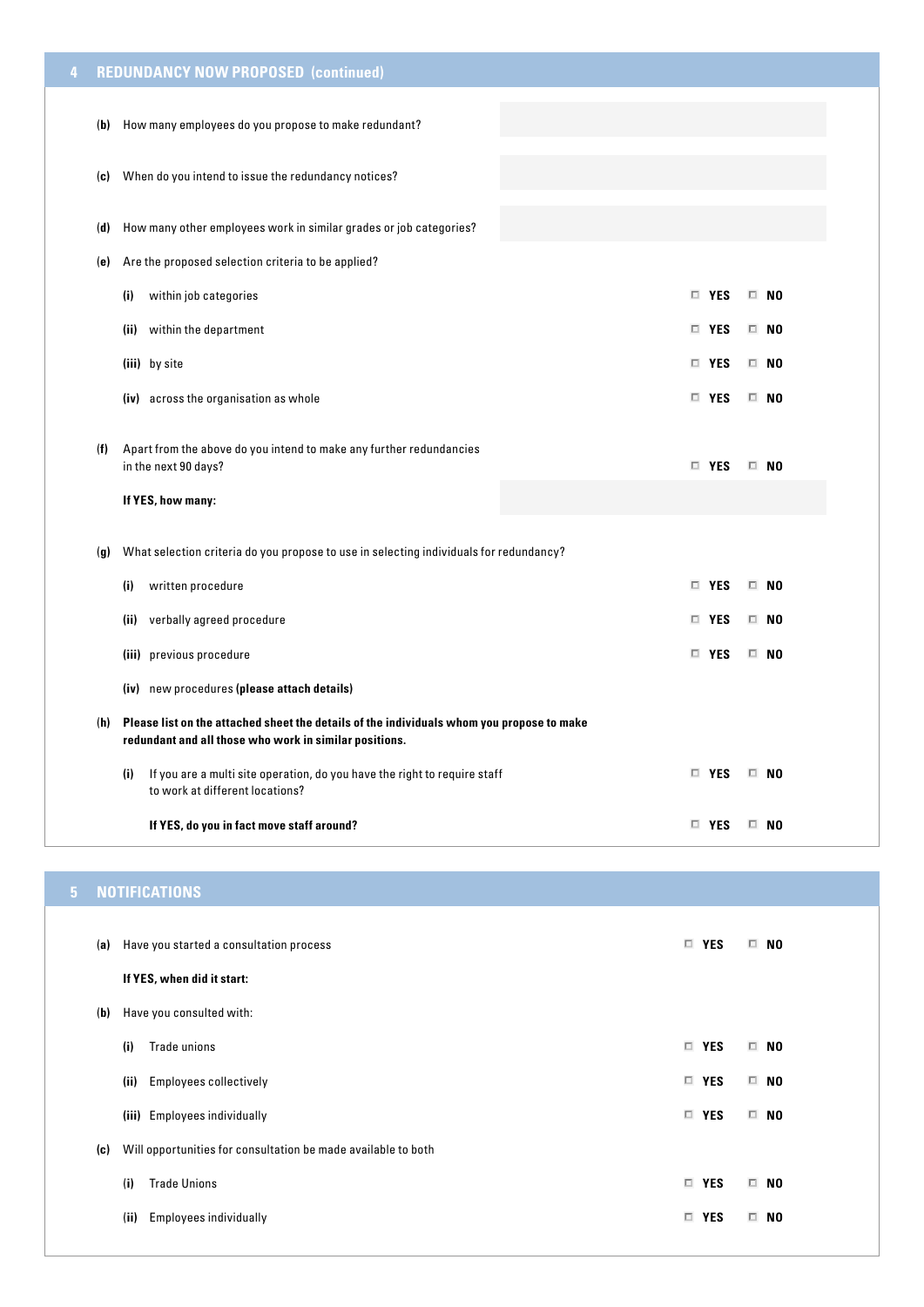#### **6 VACANCIES**

| (a) | Do you have ANY vacancies (at whatever status, grade or salary) in your organisation as a whole,<br>including any company mentioned in question 1a and 1b above? |            | $\Box$ YES $\Box$ NO |
|-----|------------------------------------------------------------------------------------------------------------------------------------------------------------------|------------|----------------------|
|     | If YES, please give details on the attached sheet, including any current vacancies and any that<br>you may be aware of in the future.                            |            |                      |
| (b) | Are you prepared to offer these vacancies to staff proposed<br>to be made redundant?                                                                             | $\Box$ YES | $\Box$ No            |
|     | If NO, please give details:                                                                                                                                      |            |                      |
|     |                                                                                                                                                                  |            |                      |
|     |                                                                                                                                                                  |            |                      |
|     |                                                                                                                                                                  |            |                      |
|     |                                                                                                                                                                  |            |                      |
|     |                                                                                                                                                                  |            |                      |
|     |                                                                                                                                                                  |            |                      |

### **7 OTHER PROCEDURAL MATTERS**

Will you give the right of appeal to employees who are selected for redundancy? **Will you give the right of appeal to employees who are selected for redundancy?** 

#### **If NO, please give explanation:**

| <b>FORM RETURNED BY:</b> | <b>DATE:</b> |  |
|--------------------------|--------------|--|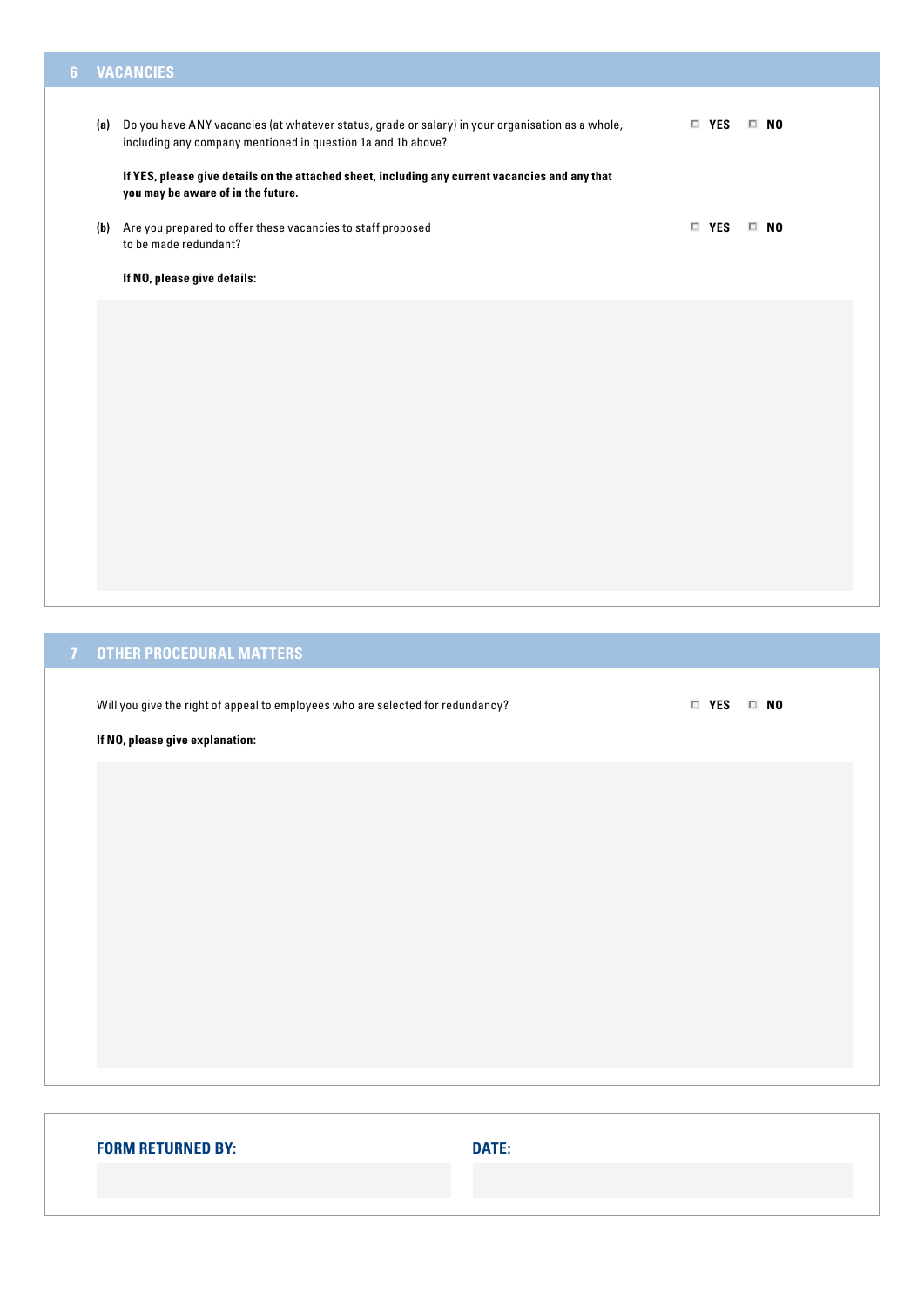#### **8 ATTACHED SHEETS**

#### **(a)** Staff to be made redundant

| <b>First name only</b> | <b>Job title/Grade</b> | <b>Date of commencement</b> |
|------------------------|------------------------|-----------------------------|
|                        |                        |                             |
|                        |                        |                             |
|                        |                        |                             |
|                        |                        |                             |
|                        |                        |                             |
|                        |                        |                             |
|                        |                        |                             |

#### **(b)** Staff in similar grades or job categories

| <b>First name only</b> | <b>Job title/Grade</b> | <b>Date of commencement</b> |
|------------------------|------------------------|-----------------------------|
|                        |                        |                             |
|                        |                        |                             |
|                        |                        |                             |
|                        |                        |                             |
|                        |                        |                             |
|                        |                        |                             |
|                        |                        |                             |

#### **(c)** Vacancies

| <b>Job title/Grade</b> | <b>Current vacancy</b> | <b>Future vacancy (enter date)</b> |
|------------------------|------------------------|------------------------------------|
|                        |                        |                                    |
|                        |                        |                                    |
|                        |                        |                                    |
|                        |                        |                                    |
|                        |                        |                                    |
|                        |                        |                                    |
|                        |                        |                                    |
|                        |                        |                                    |